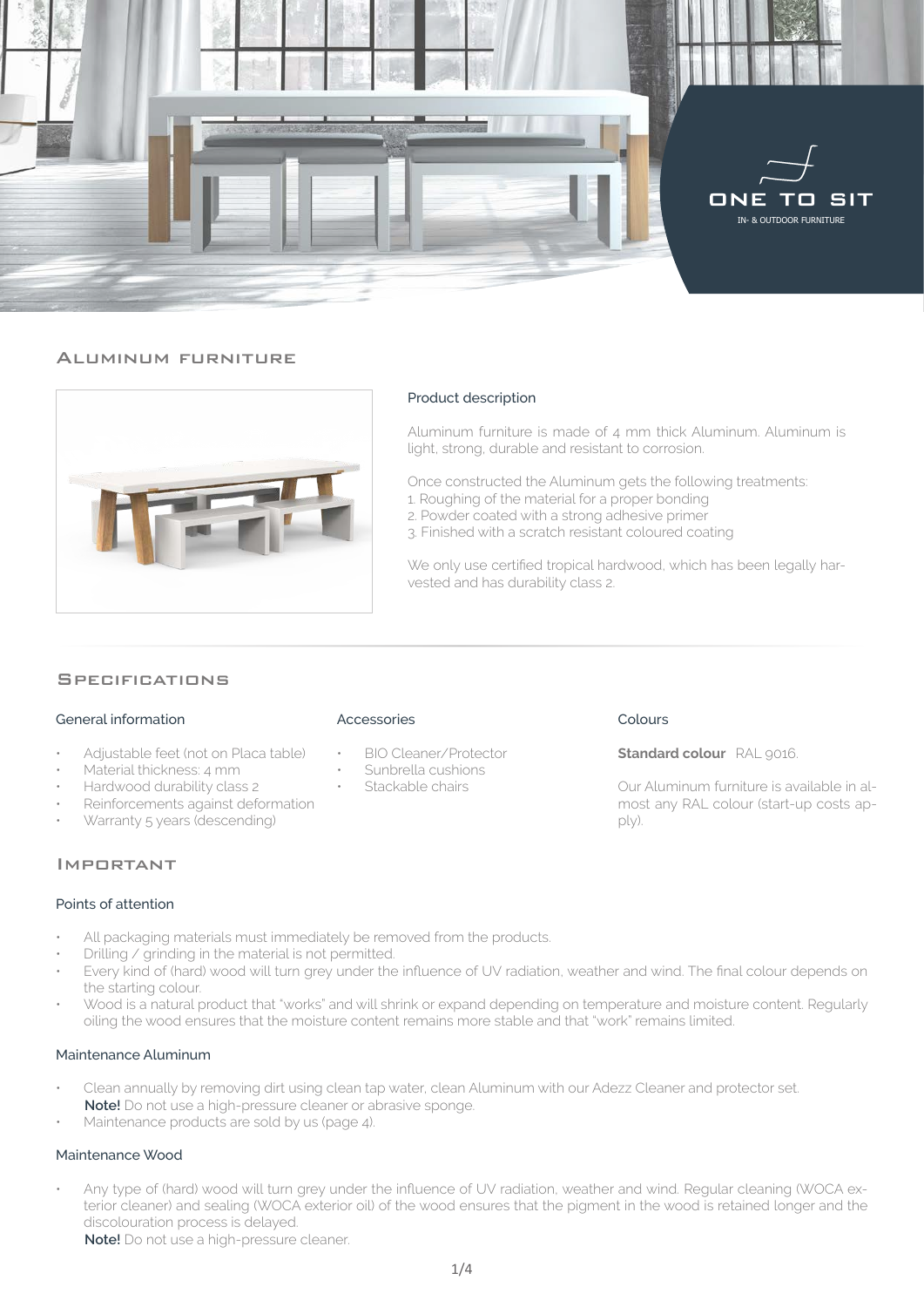

# **PLACEMENT**

1. Provide a flat, solid surface. If not done carefully, it can create tension in the product which can result in damage to the product.

2. Adjust the adjustable feet to ensure the table and benches are level.

3. Reinforcements in products are essential for the construction and dimensional stability, therefor must never be removed!

4. Always provide sufficient breathing space (minimum 1 cm) around the product to prevent moisture trapping.

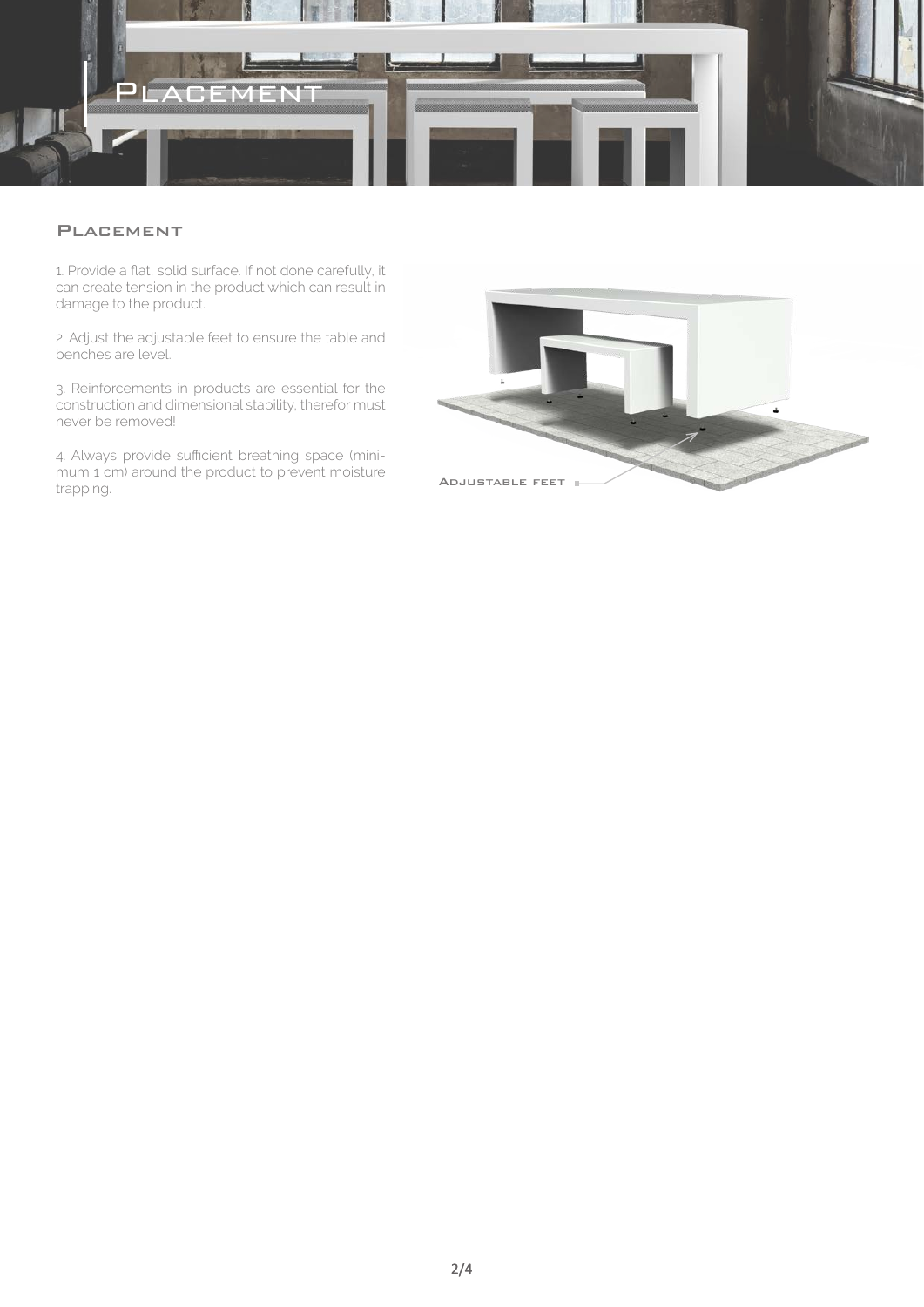# Aluminum furniture

# **MODELS**

For a complete overview of all our products and specifications, please visit www.onetosit.com.



Borra Aluminum Borra hardwood

Base



Base Bench